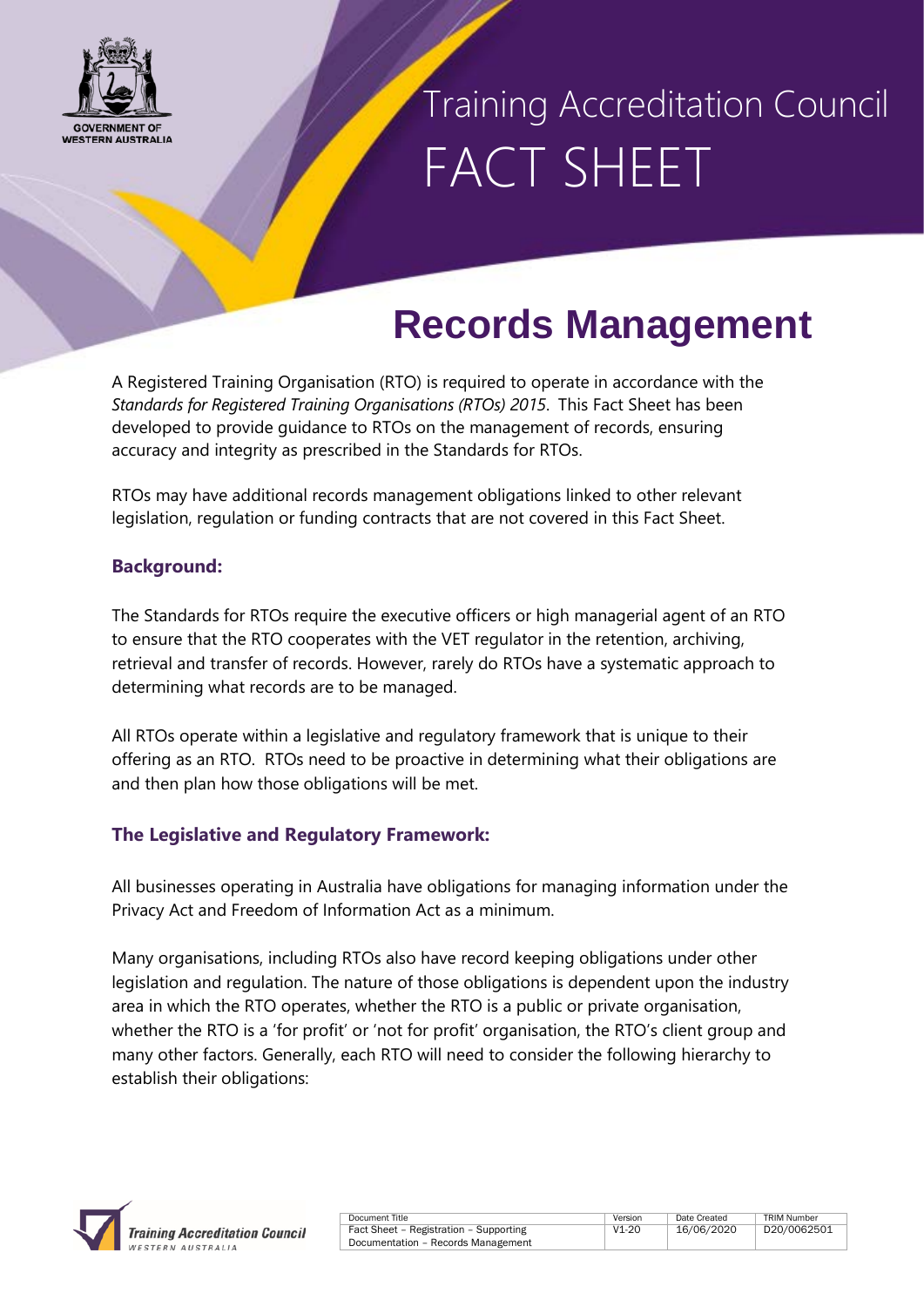- 1. Legislation
- 2. Regulation
- 3. Regulatory body guidelines and instructions
- 4. Funding body or contractual requirements
- 5. RTO's own policy and procedure requirements.

For each level of obligation, the RTO will need to consider:

- **Q1** What is relevant to my RTO?
- **Q2** What specific records am I required to keep?

Consider the two questions above in the following case study.

#### **CASE STUDY**

#### BLUE WATERS

Blue Waters RTO is a private, for profit RTO operating in the Maritime Industry. The RTO offers a range of safety training for people who will work as coxswains and masters for vessels that operate in near coastal operations. Blue Waters RTO works with an additional regulator, the Australian Maritime Safety Authority (AMSA) and has a range of additional legislative and regulatory guidelines to meet for the training it provides. A few examples of these are:

- The [National Standard for Commercial Vessels \(NSCV\) Part D—Crew Competencies](https://www.amsa.gov.au/about/regulations-and-standards/national-standard-commercial-vessels-nscv)
- *[Navigation Act 2012](http://www.comlaw.gov.au/Series/C2012A00128)*
	- o [Marine orders](https://www.amsa.gov.au/about/regulations-and-standards/index-marine-orders)
- *[Marine Safety \(Domestic Commercial Vessel\) National Law Act 2012](http://www.comlaw.gov.au/Series/C2012A00121)*
	- o [National Law Act marine orders](https://www.amsa.gov.au/about/regulations-and-standards/national-law-act-marine-orders)
	- o [National Law standing exemptions](https://www.amsa.gov.au/about/regulations-and-standards/national-law-act-exemptions-marine-orders)

Each of the above has specific requirements related to the conduct of training and what records are to be retained by the training organisation.

An RTO's policies and procedures will identify what additional records are required within the organisation to satisfy record keeping requirements.

The following tables illustrate record management requirements in the areas of validation, employment conditions and appeals process for two different RTOs.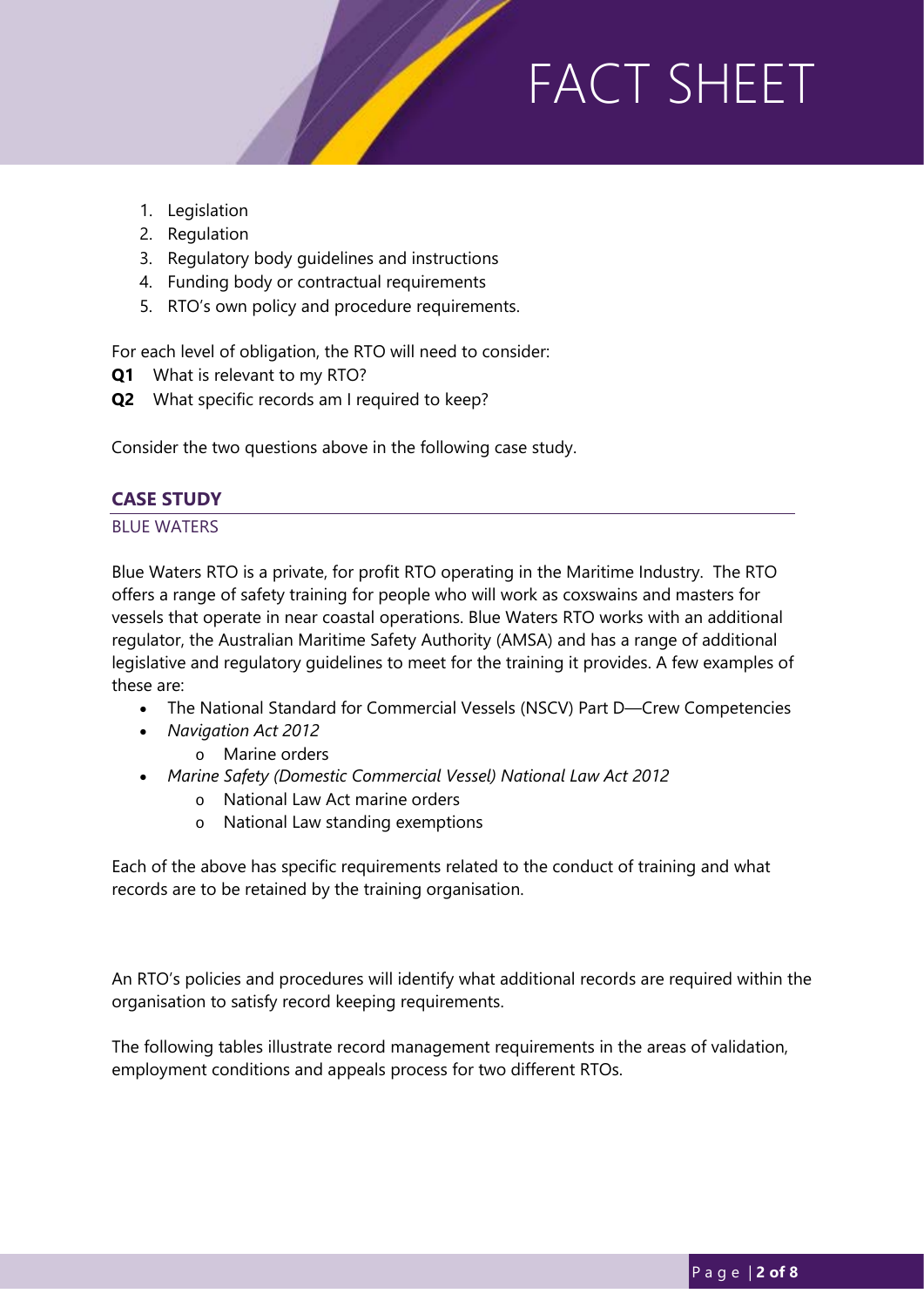### **Validation**

| An RTO that delivers a qualification over                                                            | An RTO that delivers a single unit of                                                   |
|------------------------------------------------------------------------------------------------------|-----------------------------------------------------------------------------------------|
| two years with an intake every two years.                                                            | competency with an intake every week.                                                   |
| This RTO will keep a sample of assessment<br>records for at least two years to enable<br>validation. | This RTO will keep a sample of assessment<br>records for 6 months to enable validation. |

### **Employment Conditions**

| An RTO that has full time employees.                                                                                                                          | An RTO that has contract trainers and<br>assessors.                                                                                                                                                                                                                                                                                                                                                                                              |
|---------------------------------------------------------------------------------------------------------------------------------------------------------------|--------------------------------------------------------------------------------------------------------------------------------------------------------------------------------------------------------------------------------------------------------------------------------------------------------------------------------------------------------------------------------------------------------------------------------------------------|
| The employees of this organisation are<br>covered by the RTO's insurance policies -<br>no additional records are collected during<br>the recruitment process. | The contractors of this organisation are<br>required to maintain their own<br>professional indemnity and public liability<br>Insurance. Certificates of currency for<br>both policies are collected at recruitment<br>and updated every year for each<br>contractor. The public liability insurance<br>includes a seven-year run off requirement<br>and so the RTO keeps the certificate of<br>currency for seven years past its expiry<br>date. |

### **The Appeals Process**

about their performance.

| An RTO that delivers traineeships and                                                                                                                                                                                                                                                                                                                                                                                                                                                                                         | An RTO that delivers institutionally and                                                                                                                                                                                                                                                                                                                                                                                                                                                    |
|-------------------------------------------------------------------------------------------------------------------------------------------------------------------------------------------------------------------------------------------------------------------------------------------------------------------------------------------------------------------------------------------------------------------------------------------------------------------------------------------------------------------------------|---------------------------------------------------------------------------------------------------------------------------------------------------------------------------------------------------------------------------------------------------------------------------------------------------------------------------------------------------------------------------------------------------------------------------------------------------------------------------------------------|
| has an appeals process that requires an                                                                                                                                                                                                                                                                                                                                                                                                                                                                                       | has an appeals process that requires an                                                                                                                                                                                                                                                                                                                                                                                                                                                     |
| appeal is lodged within seven days of the                                                                                                                                                                                                                                                                                                                                                                                                                                                                                     | appeal is lodged within 21 days of the                                                                                                                                                                                                                                                                                                                                                                                                                                                      |
| assessment result.                                                                                                                                                                                                                                                                                                                                                                                                                                                                                                            | assessment result.                                                                                                                                                                                                                                                                                                                                                                                                                                                                          |
| The RTO keeps all assessment evidence<br>for the duration of the student's<br>enrolment with the RTO. Although the<br>appeals period is seven days, the RTO has<br>determined that it is more prudent to hold<br>the evidence for a longer period. The RTO<br>keeps the following documents:<br>the completed assessment tools<br>the marking guides<br>photos and other workplace evidence<br>supervisor feedback forms from the<br>workplace<br>visit records from the training process<br>feedback provided to the student | The RTO keeps all assessment evidence<br>until the end of the month following the<br>assessment. This means that if an<br>assessment was conducted in February,<br>the assessment evidence will be held until<br>the end of March and then destroyed. The<br>RTO keeps the following documents:<br>the completed assessment tools<br>the marking guides<br>$\bullet$<br>photos and other evidence<br>$\bullet$<br>feedback provided to the student<br>$\bullet$<br>about their performance. |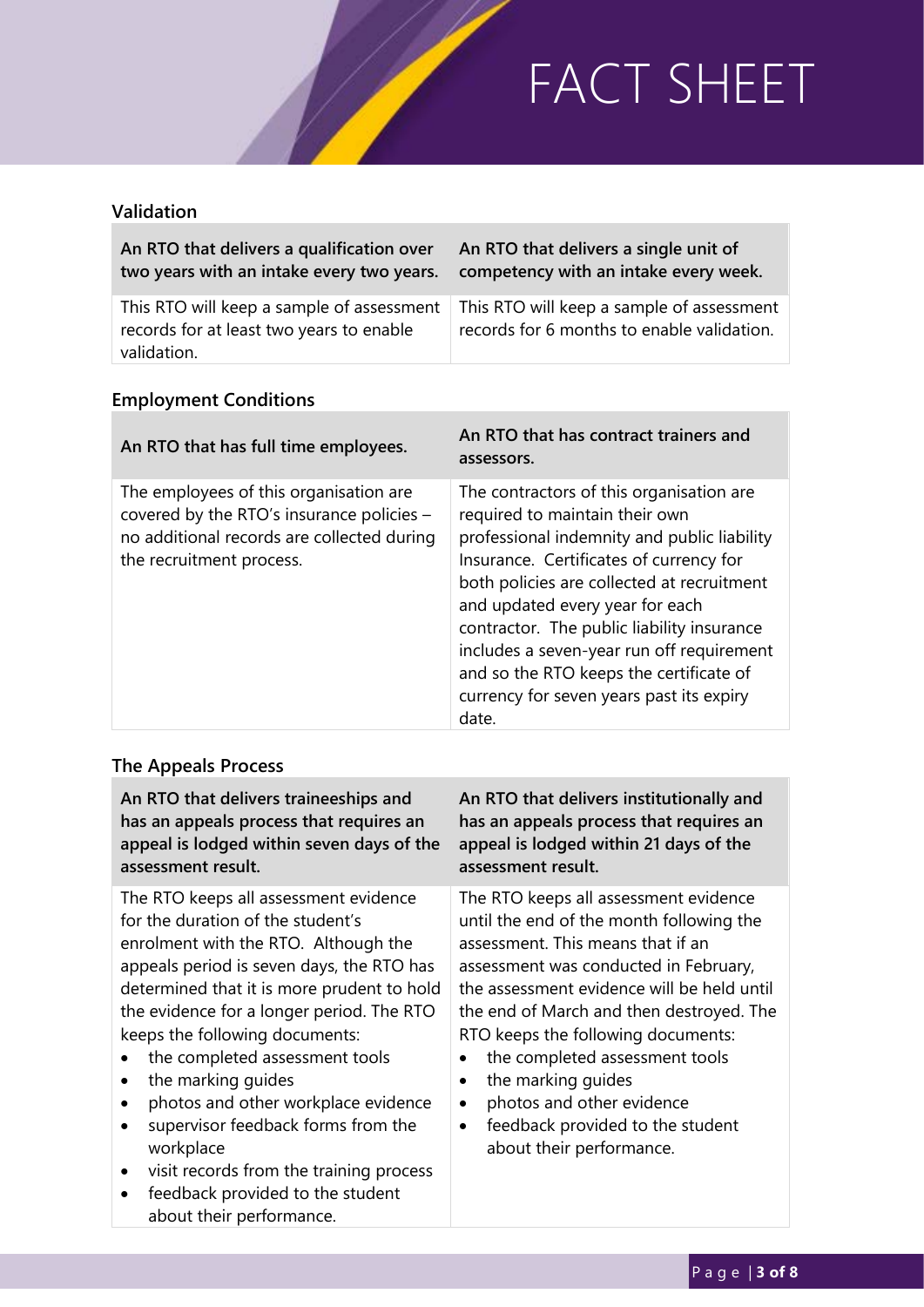#### **Records**

RTOs tend to keep lots of 'paper' and call them records - some of the paper is useful and some is not. Often the paper is kept for no clear reason other than the RTO's perception it is required for audit purposes. It's no surprise then that at audit, much of the paper that an RTO keeps is not examined by the auditors. So, what is a record?

*A Record is a document, or an object, in any form (including any electronic form) that is, or has been, kept by reason of:*

- *any information or matter that it contains or that can be obtained from it; or*
- *its connection with any event, person, circumstance or thing. The Archives Act 1983*

#### **Records Management**

Records Management is about **managing** the **information** in an organisation through its **lifecycle.** This will involve the RTO establishing a system or systems that ensure that the answers to the following questions are answered and the resulting records are retained, accessed and destroyed as planned.

- What Records do I need to keep?
- How long should I keep it?
- How should I keep it? paper electronic
- Who is responsible for the record?
- Who can access the record?
- How should it be destroyed?
- Who will destroy the record?
- How will I monitor my Record Management System is working?

A common way for RTOs to ensure that records management occurs is through the use of a **records management plan**. The [State Records Office of Western Australia](https://www.sro.wa.gov.au/) has several records management templates available for download. These have been established for government agencies, however may be adapted and simplified for use by private organisations.

#### **Storage of Records**

It is recommended that all records retained by RTOs should be kept secure. Confidential information should be safeguarded to avoid exposure, damage or destruction by theft, fire, flood, vermin or pests. It is also recommended that the relevant records should be available for perusal by TAC auditors at a scheduled audit. This may involve the RTO accessing records that are archived off site. If your RTO uses off site storage for records make sure that you advise the auditor of this so that access can be arranged as part of the audit planning process.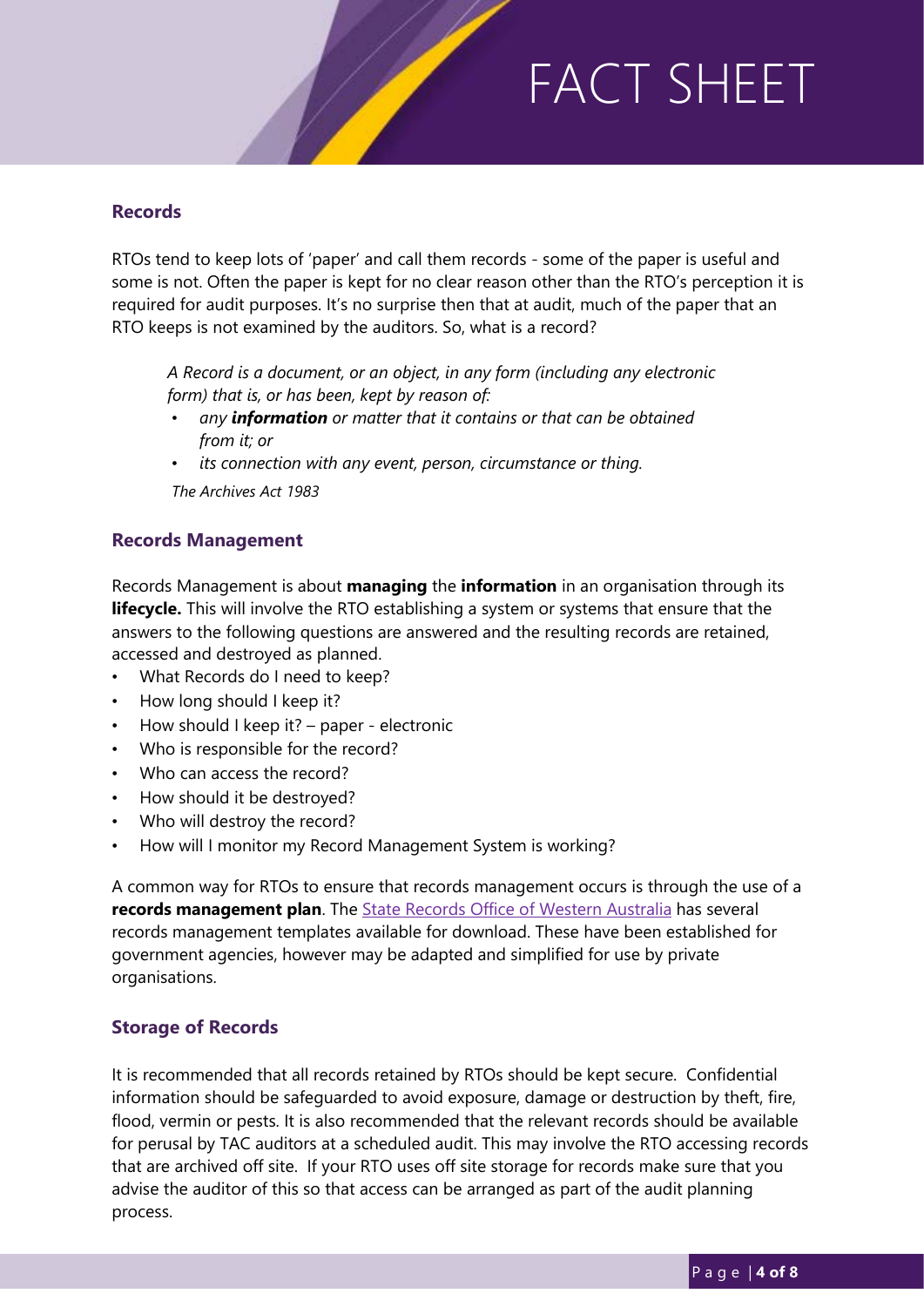Records can be stored in hard copy and/or electronic formats with any electronic records being backed up regularly. In the instance of electronic records, the hardware or software by which the material can be retrieved should be made available to TAC at no charge.

Information about a student should not be disclosed to a third party without the written consent of the student. However, records management procedures should ensure that students have access to their personal records when requested.

#### **Records for Audit Processes**

RTOs are required to participate in audit processes and will need to provide records that demonstrate they are complying with the Standards for RTOs.

Each RTO will have common records, such as training and assessment strategies or Statements of Attainment and will also have unique records dependent upon the industry area they operate in, the nature of the RTO and its client group.

The **summary table** below details the type of records required and the period of retention to ensure compliance with the standards.

|                               | Record Category Description of records                                                                                                                                                                                                                                                                                                                                                                                                                                                                                                                                                                                                                                                                                                                                                                                                                                                                      | Period of<br>Retention |
|-------------------------------|-------------------------------------------------------------------------------------------------------------------------------------------------------------------------------------------------------------------------------------------------------------------------------------------------------------------------------------------------------------------------------------------------------------------------------------------------------------------------------------------------------------------------------------------------------------------------------------------------------------------------------------------------------------------------------------------------------------------------------------------------------------------------------------------------------------------------------------------------------------------------------------------------------------|------------------------|
| Records for Audit<br>Purposes | Attendance rolls that show the names of<br>$\bullet$<br>students, the unit/s of competency identifier<br>and/or name, date/s of attendance and<br>signature or initial of trainer<br>Records of assessment and/or training record<br>$\bullet$<br>books that show the date of assessment/s,<br>unit/s of competency, student name and<br>outcome of assessment/s<br>Training delivery and assessment policies and<br>$\bullet$<br>strategies for all qualifications/courses<br>Assessment tools and instruments<br>$\bullet$<br>Recognition of Prior Learning assessment<br>$\bullet$<br>records<br>Policies and procedures<br>$\bullet$<br>Marketing materials<br>$\bullet$<br>Staff qualifications<br>$\bullet$<br>Complaints<br>$\bullet$<br>If accessing public funding, all financial<br>$\bullet$<br>(including income and expenditure), enrolment<br>and assessment records relating to any delivery | Five years             |

#### **Summary Table**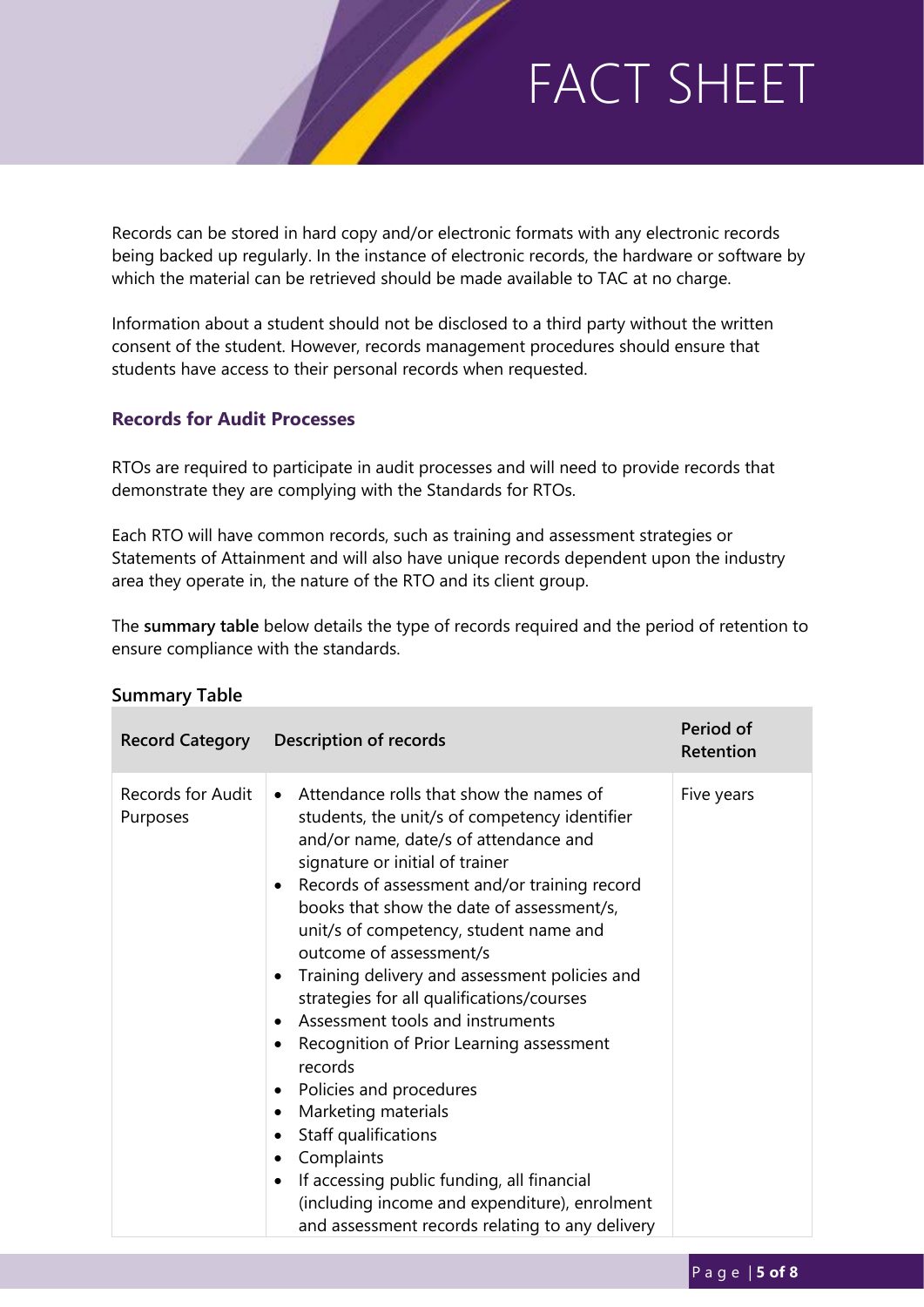|                                                                                                  | and performance agreement held with the State<br>Training Authority.<br><b>Note:</b> There is no requirement to retain originals or<br>copies of student work for auditing purposes,<br>however it is a requirement that a statistically valid<br>sample of assessment is retained for validation<br>purposes.                                                                                                                                                                                                                                                                                                                                                                    |                                 |
|--------------------------------------------------------------------------------------------------|-----------------------------------------------------------------------------------------------------------------------------------------------------------------------------------------------------------------------------------------------------------------------------------------------------------------------------------------------------------------------------------------------------------------------------------------------------------------------------------------------------------------------------------------------------------------------------------------------------------------------------------------------------------------------------------|---------------------------------|
| Records for<br>Appeals                                                                           | Sufficient evidence of assessments may include:<br>the marking guide<br>criteria<br>$\bullet$<br>training record book<br>workplace evidence and/or observation<br>checklist for each student<br>If it is possible to keep student's completed<br>assessment items, copies of these or other<br>evidence such as a picture of the assessment piece<br>- these items should also be kept to support the<br>assessment decision.                                                                                                                                                                                                                                                     | Length of the<br>appeals period |
| Records of<br>Student<br>Results,<br>Qualifications<br>and Statements<br>of<br>Attainment Issued | RTO registration number<br>٠<br>Student's full name<br>Student's email address<br>$\bullet$<br>Unique Student Identifier (USI)<br>$\bullet$<br>Date of birth<br>$\bullet$<br>Student ID number<br>Activity start date<br>$\bullet$<br>Activity end date<br>$\bullet$<br>Qualification code<br>Qualification title<br>Qualification date completed<br>Units of competency code<br>$\bullet$<br>Units of competency title<br>Unit of competency outcome<br>$\bullet$<br>Outcome identifier - national<br>$\bullet$<br>• VET delivered in secondary schools<br>Funding source – national and State Training<br>Authority<br>Testamur/Statement of Attainment<br><b>Issuance Date</b> | 30 Years                        |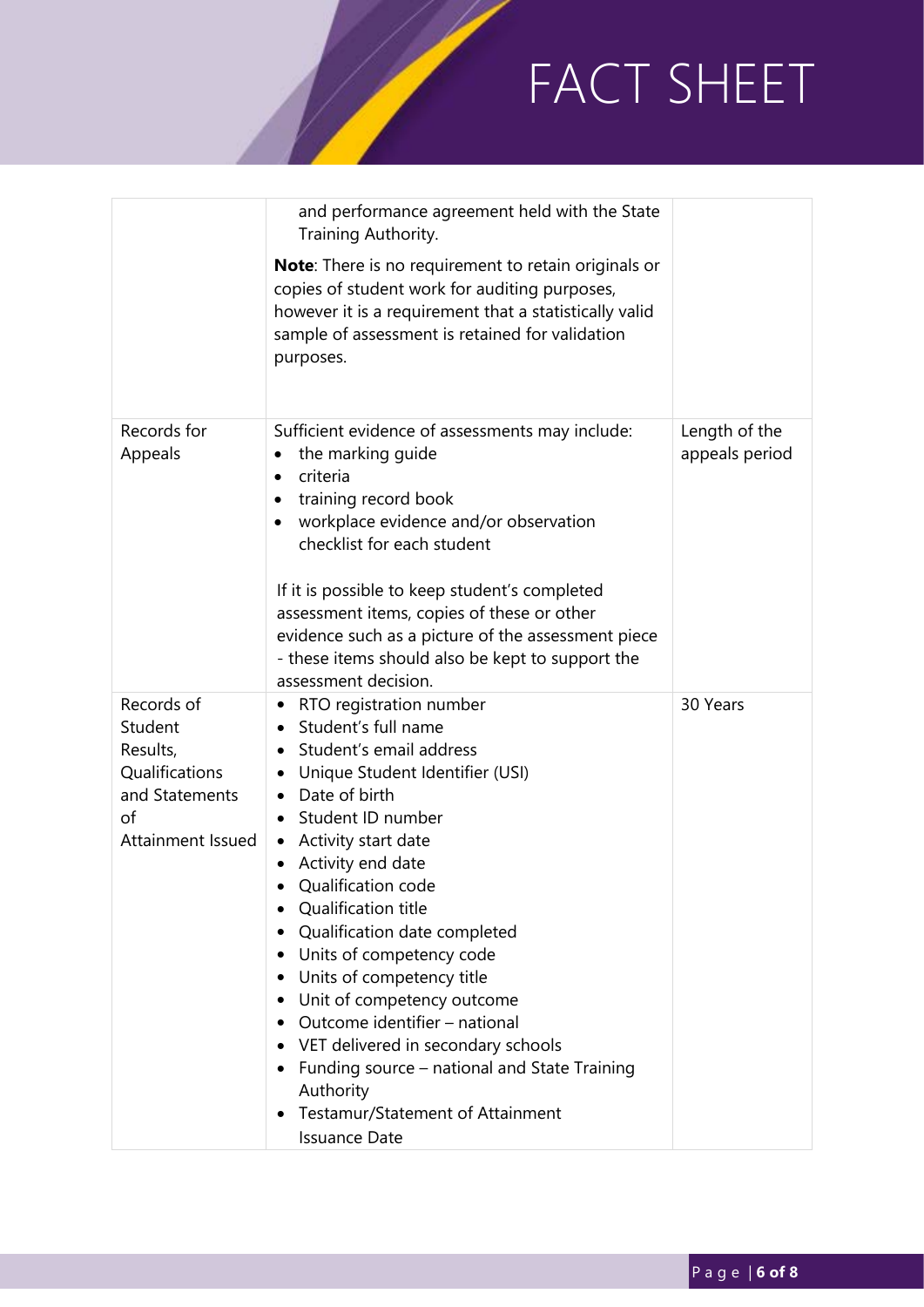### **Records Following RTO Closure**

When an RTO ceases to operate it should, within 10 working days of ceasing operations, contact TAC to make arrangements to transfer all student records. RTOs are required to submit student records via the National VET Provider Collection through AVETMISS to the National Centre for Vocational Education Research (NCVER).

(**Please note** – if an RTO has previously submitted student records to TAC's Client Qualifications Register (CQR) they are **not required** to resubmit these records to AVETMISS. CQR ceased June 2017.)

Within 28 working days of ceasing operations, the RTO must:

- 1. submit up to date data, up to the date its registration as an RTO ceases, which is compliant with AVETMISS for the National VET Provider Collection for the time,
- 2. notify TAC of the submission, and
- 3. forward to TAC an electronic copy of any student records not captured in the National VET Provider Collection (or prior to June 2017 via TACs CQR).

#### **Submit AVETMISS compliant data to NCVER**

Upon ceasing to operate, an RTO must submit accurate and complete AVETMISS compliant data to NCVER. Under section 6 of the *National VET Data Policy (December 2018):*

- 6.1 If the registration of an RTO ceases for whatever reason, the RTO must submit accurate, complete and up to date data compliant with AVETMISS for the National VET Provider Collection for the time, up to the date, its registration as an RTO ceases, and notify the VET Regulator that this has occurred.
- 6.2 Where an exemption applies and the registration of an RTO ceases, the RTO must submit accurate, complete and up to date aggregate competency commencement and completion data, covering the period since its last data submission, up to the date its registration as an RTO ceases, and notify the VET Regulator that this has occurred.

**Please note:** You are also required to amend data to Outcome 41 – incomplete due to RTO closure - prior to submitting data to NCVER, rather than recording a final outcome of either:

- Outcome 40 withdrawn/discontinued (where appropriate), or
- Outcome 70 continuing enrolment